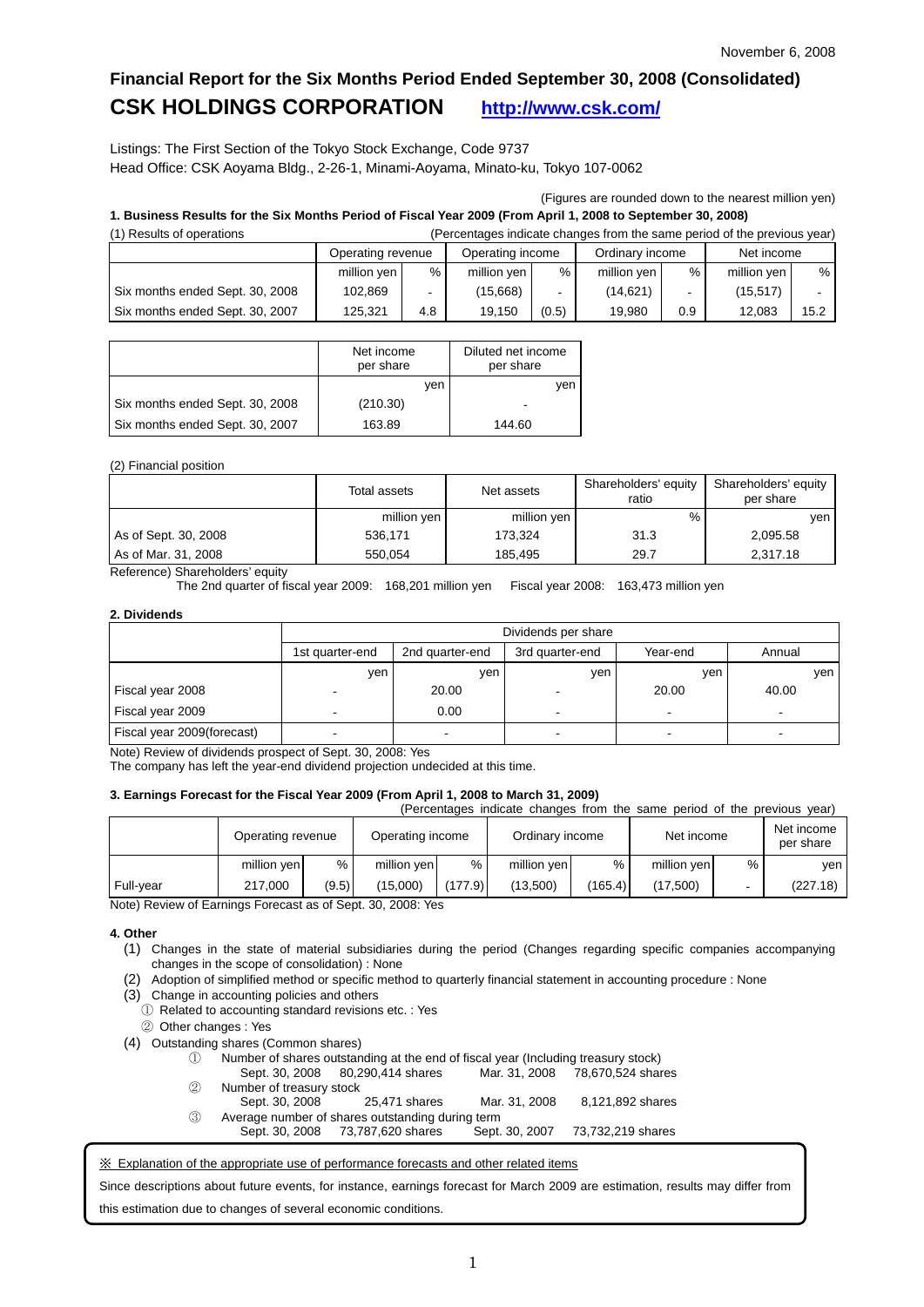## **Consolidated Balance Sheets**

|                                               |                                       | (Millions of yen)     |
|-----------------------------------------------|---------------------------------------|-----------------------|
|                                               | Fiscal year 2009                      | Fiscal year 2008      |
|                                               | 2nd quarter<br>(As of Sept. 30, 2008) | (As of Mar. 31, 2008) |
| Assets                                        |                                       |                       |
| <b>Current assets</b>                         |                                       |                       |
| Cash and time deposits                        | 51,495                                | 64,012                |
| Notes and accounts receivable                 | 26,290                                | 31,025                |
| Marketable securities                         | 14,072                                | 11,701                |
| Venture capital investments                   | 4,637                                 | 4,166                 |
| Inventories                                   | 6,913                                 | 4,888                 |
| Income taxes refundable                       | 1,668                                 | 4,999                 |
| Investments related to financial services     | 198,308                               | 198,427               |
| Cash segregated as deposits related to        |                                       |                       |
| securities business                           | 31,157                                | 32,891                |
| Trading assets related to securities business | 11,659                                | 6,824                 |
| Receivables related to margin transactions    | 35,963                                | 46,105                |
| Other current assets                          | 39,815                                | 31,666                |
| Allowance for losses on investment securities | (234)                                 | (234)                 |
| Allowance for doubtful accounts               | (93)                                  | (92)                  |
| Total current assets                          | 421,652                               | 436,383               |
| <b>Fixed assets</b>                           |                                       |                       |
| Tangible fixed assets                         | 35,255                                | 34,345                |
| Intangible fixed assets                       |                                       |                       |
| Goodwill                                      | 7,940                                 | 779                   |
| Other                                         | 8,034                                 | 8,097                 |
| Total intangible fixed assets                 | 15,975                                | 8,877                 |
| Investments and other assets                  |                                       |                       |
| Investments in securities                     | 42,006                                | 49,327                |
| Other                                         | 21,847                                | 22,190                |
| Allowance for doubtful accounts               | (566)                                 | (1,070)               |
| Total investments and other assets            | 63,287                                | 70,447                |
| <b>Total fixed assets</b>                     | 114,518                               | 113,670               |
| <b>Total assets</b>                           | 536,171                               | 550,054               |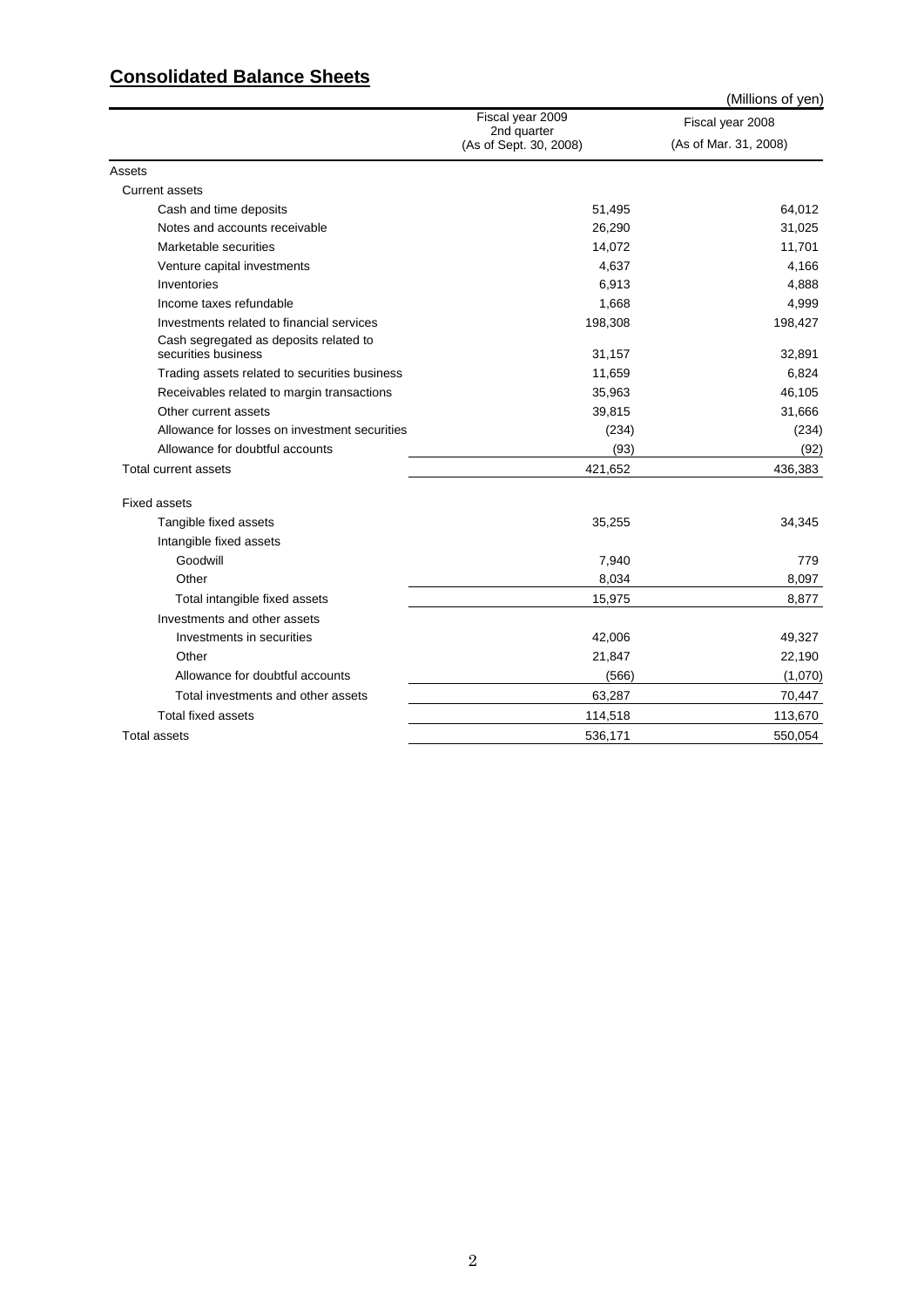| Fiscal year 2009<br>Fiscal year 2008<br>2nd quarter<br>(As of Mar. 31, 2008)<br>(As of Sept. 30, 2008)<br>Liabilities<br><b>Current liabilities</b><br>11,584<br>Accounts payable<br>9,060<br>83,600<br>69,511<br>Short-term bank loans payable<br>Accrued income taxes<br>3,112<br>1,694<br>47,951<br>46,564<br>Deposits received of prepaid cards<br>Accrued bonuses to employees<br>7,026<br>7,066<br>Allowance for anticipated losses on<br>920<br>369<br>contracts<br>31,759<br>44,370<br>Liabilities related to financial services<br>Trading liabilities related to securities<br>business<br>5,447<br>2,602<br>19,323<br>Payable related to margin transactions<br>17,510<br>Deposits received and guarantee deposits<br>received from customers related to<br>securities business<br>41,623<br>44,128<br>Other current liabilities<br>36,749<br>35,439<br>283,384<br>284,033<br>Total current liabilities<br>Long-term liabilities<br>Corporate bonds payable<br>20,000<br>20,000<br>Convertible bonds payable<br>56,792<br>56,792<br>Long-term bank loans payable<br>77<br>84<br>Accrued employees' retirement benefits<br>313<br>341<br>Accrued directors' retirement benefits<br>113<br>158<br>1,297<br>Other long-term liabilities<br>1,565<br>78,593<br>78,940<br>Total long-term liabilities<br>Statutory reserve<br>Reserve for financial products transaction<br>liabilities<br>868<br>Reserve for securities trading liabilities<br>1,579<br>Reserve for financial futures trading<br>liabilities<br>4<br>1,584<br>868<br>Total statutory reserve<br><b>Total liabilities</b><br>362,847<br>364,558<br>Net assets<br>Shareholders' equity<br>Common stock<br>73,225<br>73,225<br>Capital surplus<br>30,763<br>37,791<br>Retained earnings<br>65,700<br>83,007<br>Treasury stock, at cost<br>(61)<br>Total shareholders' equity<br>169,627<br>162,410<br>Valuation, translation adjustments and other<br>Net unrealized gains(losses) on securities<br>1,696<br>(84)<br>Net unrealized losses on hedging<br>derivatives<br>(6)<br>(7)<br>(1, 334)<br>Foreign currency translation adjustments<br>(625)<br>Total valuation, translation adjustments and<br>(1, 426)<br>1,063<br>other<br>Minority interests<br>5,122<br>22,021<br>Total net assets<br>173,324<br>185,495<br>Total liabilities and net assets<br>536,171<br>550,054 |  | (Millions of yen) |
|----------------------------------------------------------------------------------------------------------------------------------------------------------------------------------------------------------------------------------------------------------------------------------------------------------------------------------------------------------------------------------------------------------------------------------------------------------------------------------------------------------------------------------------------------------------------------------------------------------------------------------------------------------------------------------------------------------------------------------------------------------------------------------------------------------------------------------------------------------------------------------------------------------------------------------------------------------------------------------------------------------------------------------------------------------------------------------------------------------------------------------------------------------------------------------------------------------------------------------------------------------------------------------------------------------------------------------------------------------------------------------------------------------------------------------------------------------------------------------------------------------------------------------------------------------------------------------------------------------------------------------------------------------------------------------------------------------------------------------------------------------------------------------------------------------------------------------------------------------------------------------------------------------------------------------------------------------------------------------------------------------------------------------------------------------------------------------------------------------------------------------------------------------------------------------------------------------------------------------------------------------------------------------------------------------------------------------------------------|--|-------------------|
|                                                                                                                                                                                                                                                                                                                                                                                                                                                                                                                                                                                                                                                                                                                                                                                                                                                                                                                                                                                                                                                                                                                                                                                                                                                                                                                                                                                                                                                                                                                                                                                                                                                                                                                                                                                                                                                                                                                                                                                                                                                                                                                                                                                                                                                                                                                                                    |  |                   |
|                                                                                                                                                                                                                                                                                                                                                                                                                                                                                                                                                                                                                                                                                                                                                                                                                                                                                                                                                                                                                                                                                                                                                                                                                                                                                                                                                                                                                                                                                                                                                                                                                                                                                                                                                                                                                                                                                                                                                                                                                                                                                                                                                                                                                                                                                                                                                    |  |                   |
|                                                                                                                                                                                                                                                                                                                                                                                                                                                                                                                                                                                                                                                                                                                                                                                                                                                                                                                                                                                                                                                                                                                                                                                                                                                                                                                                                                                                                                                                                                                                                                                                                                                                                                                                                                                                                                                                                                                                                                                                                                                                                                                                                                                                                                                                                                                                                    |  |                   |
|                                                                                                                                                                                                                                                                                                                                                                                                                                                                                                                                                                                                                                                                                                                                                                                                                                                                                                                                                                                                                                                                                                                                                                                                                                                                                                                                                                                                                                                                                                                                                                                                                                                                                                                                                                                                                                                                                                                                                                                                                                                                                                                                                                                                                                                                                                                                                    |  |                   |
|                                                                                                                                                                                                                                                                                                                                                                                                                                                                                                                                                                                                                                                                                                                                                                                                                                                                                                                                                                                                                                                                                                                                                                                                                                                                                                                                                                                                                                                                                                                                                                                                                                                                                                                                                                                                                                                                                                                                                                                                                                                                                                                                                                                                                                                                                                                                                    |  |                   |
|                                                                                                                                                                                                                                                                                                                                                                                                                                                                                                                                                                                                                                                                                                                                                                                                                                                                                                                                                                                                                                                                                                                                                                                                                                                                                                                                                                                                                                                                                                                                                                                                                                                                                                                                                                                                                                                                                                                                                                                                                                                                                                                                                                                                                                                                                                                                                    |  |                   |
|                                                                                                                                                                                                                                                                                                                                                                                                                                                                                                                                                                                                                                                                                                                                                                                                                                                                                                                                                                                                                                                                                                                                                                                                                                                                                                                                                                                                                                                                                                                                                                                                                                                                                                                                                                                                                                                                                                                                                                                                                                                                                                                                                                                                                                                                                                                                                    |  |                   |
|                                                                                                                                                                                                                                                                                                                                                                                                                                                                                                                                                                                                                                                                                                                                                                                                                                                                                                                                                                                                                                                                                                                                                                                                                                                                                                                                                                                                                                                                                                                                                                                                                                                                                                                                                                                                                                                                                                                                                                                                                                                                                                                                                                                                                                                                                                                                                    |  |                   |
|                                                                                                                                                                                                                                                                                                                                                                                                                                                                                                                                                                                                                                                                                                                                                                                                                                                                                                                                                                                                                                                                                                                                                                                                                                                                                                                                                                                                                                                                                                                                                                                                                                                                                                                                                                                                                                                                                                                                                                                                                                                                                                                                                                                                                                                                                                                                                    |  |                   |
|                                                                                                                                                                                                                                                                                                                                                                                                                                                                                                                                                                                                                                                                                                                                                                                                                                                                                                                                                                                                                                                                                                                                                                                                                                                                                                                                                                                                                                                                                                                                                                                                                                                                                                                                                                                                                                                                                                                                                                                                                                                                                                                                                                                                                                                                                                                                                    |  |                   |
|                                                                                                                                                                                                                                                                                                                                                                                                                                                                                                                                                                                                                                                                                                                                                                                                                                                                                                                                                                                                                                                                                                                                                                                                                                                                                                                                                                                                                                                                                                                                                                                                                                                                                                                                                                                                                                                                                                                                                                                                                                                                                                                                                                                                                                                                                                                                                    |  |                   |
|                                                                                                                                                                                                                                                                                                                                                                                                                                                                                                                                                                                                                                                                                                                                                                                                                                                                                                                                                                                                                                                                                                                                                                                                                                                                                                                                                                                                                                                                                                                                                                                                                                                                                                                                                                                                                                                                                                                                                                                                                                                                                                                                                                                                                                                                                                                                                    |  |                   |
|                                                                                                                                                                                                                                                                                                                                                                                                                                                                                                                                                                                                                                                                                                                                                                                                                                                                                                                                                                                                                                                                                                                                                                                                                                                                                                                                                                                                                                                                                                                                                                                                                                                                                                                                                                                                                                                                                                                                                                                                                                                                                                                                                                                                                                                                                                                                                    |  |                   |
|                                                                                                                                                                                                                                                                                                                                                                                                                                                                                                                                                                                                                                                                                                                                                                                                                                                                                                                                                                                                                                                                                                                                                                                                                                                                                                                                                                                                                                                                                                                                                                                                                                                                                                                                                                                                                                                                                                                                                                                                                                                                                                                                                                                                                                                                                                                                                    |  |                   |
|                                                                                                                                                                                                                                                                                                                                                                                                                                                                                                                                                                                                                                                                                                                                                                                                                                                                                                                                                                                                                                                                                                                                                                                                                                                                                                                                                                                                                                                                                                                                                                                                                                                                                                                                                                                                                                                                                                                                                                                                                                                                                                                                                                                                                                                                                                                                                    |  |                   |
|                                                                                                                                                                                                                                                                                                                                                                                                                                                                                                                                                                                                                                                                                                                                                                                                                                                                                                                                                                                                                                                                                                                                                                                                                                                                                                                                                                                                                                                                                                                                                                                                                                                                                                                                                                                                                                                                                                                                                                                                                                                                                                                                                                                                                                                                                                                                                    |  |                   |
|                                                                                                                                                                                                                                                                                                                                                                                                                                                                                                                                                                                                                                                                                                                                                                                                                                                                                                                                                                                                                                                                                                                                                                                                                                                                                                                                                                                                                                                                                                                                                                                                                                                                                                                                                                                                                                                                                                                                                                                                                                                                                                                                                                                                                                                                                                                                                    |  |                   |
|                                                                                                                                                                                                                                                                                                                                                                                                                                                                                                                                                                                                                                                                                                                                                                                                                                                                                                                                                                                                                                                                                                                                                                                                                                                                                                                                                                                                                                                                                                                                                                                                                                                                                                                                                                                                                                                                                                                                                                                                                                                                                                                                                                                                                                                                                                                                                    |  |                   |
|                                                                                                                                                                                                                                                                                                                                                                                                                                                                                                                                                                                                                                                                                                                                                                                                                                                                                                                                                                                                                                                                                                                                                                                                                                                                                                                                                                                                                                                                                                                                                                                                                                                                                                                                                                                                                                                                                                                                                                                                                                                                                                                                                                                                                                                                                                                                                    |  |                   |
|                                                                                                                                                                                                                                                                                                                                                                                                                                                                                                                                                                                                                                                                                                                                                                                                                                                                                                                                                                                                                                                                                                                                                                                                                                                                                                                                                                                                                                                                                                                                                                                                                                                                                                                                                                                                                                                                                                                                                                                                                                                                                                                                                                                                                                                                                                                                                    |  |                   |
|                                                                                                                                                                                                                                                                                                                                                                                                                                                                                                                                                                                                                                                                                                                                                                                                                                                                                                                                                                                                                                                                                                                                                                                                                                                                                                                                                                                                                                                                                                                                                                                                                                                                                                                                                                                                                                                                                                                                                                                                                                                                                                                                                                                                                                                                                                                                                    |  |                   |
|                                                                                                                                                                                                                                                                                                                                                                                                                                                                                                                                                                                                                                                                                                                                                                                                                                                                                                                                                                                                                                                                                                                                                                                                                                                                                                                                                                                                                                                                                                                                                                                                                                                                                                                                                                                                                                                                                                                                                                                                                                                                                                                                                                                                                                                                                                                                                    |  |                   |
|                                                                                                                                                                                                                                                                                                                                                                                                                                                                                                                                                                                                                                                                                                                                                                                                                                                                                                                                                                                                                                                                                                                                                                                                                                                                                                                                                                                                                                                                                                                                                                                                                                                                                                                                                                                                                                                                                                                                                                                                                                                                                                                                                                                                                                                                                                                                                    |  |                   |
|                                                                                                                                                                                                                                                                                                                                                                                                                                                                                                                                                                                                                                                                                                                                                                                                                                                                                                                                                                                                                                                                                                                                                                                                                                                                                                                                                                                                                                                                                                                                                                                                                                                                                                                                                                                                                                                                                                                                                                                                                                                                                                                                                                                                                                                                                                                                                    |  |                   |
|                                                                                                                                                                                                                                                                                                                                                                                                                                                                                                                                                                                                                                                                                                                                                                                                                                                                                                                                                                                                                                                                                                                                                                                                                                                                                                                                                                                                                                                                                                                                                                                                                                                                                                                                                                                                                                                                                                                                                                                                                                                                                                                                                                                                                                                                                                                                                    |  |                   |
|                                                                                                                                                                                                                                                                                                                                                                                                                                                                                                                                                                                                                                                                                                                                                                                                                                                                                                                                                                                                                                                                                                                                                                                                                                                                                                                                                                                                                                                                                                                                                                                                                                                                                                                                                                                                                                                                                                                                                                                                                                                                                                                                                                                                                                                                                                                                                    |  |                   |
|                                                                                                                                                                                                                                                                                                                                                                                                                                                                                                                                                                                                                                                                                                                                                                                                                                                                                                                                                                                                                                                                                                                                                                                                                                                                                                                                                                                                                                                                                                                                                                                                                                                                                                                                                                                                                                                                                                                                                                                                                                                                                                                                                                                                                                                                                                                                                    |  |                   |
|                                                                                                                                                                                                                                                                                                                                                                                                                                                                                                                                                                                                                                                                                                                                                                                                                                                                                                                                                                                                                                                                                                                                                                                                                                                                                                                                                                                                                                                                                                                                                                                                                                                                                                                                                                                                                                                                                                                                                                                                                                                                                                                                                                                                                                                                                                                                                    |  |                   |
|                                                                                                                                                                                                                                                                                                                                                                                                                                                                                                                                                                                                                                                                                                                                                                                                                                                                                                                                                                                                                                                                                                                                                                                                                                                                                                                                                                                                                                                                                                                                                                                                                                                                                                                                                                                                                                                                                                                                                                                                                                                                                                                                                                                                                                                                                                                                                    |  |                   |
|                                                                                                                                                                                                                                                                                                                                                                                                                                                                                                                                                                                                                                                                                                                                                                                                                                                                                                                                                                                                                                                                                                                                                                                                                                                                                                                                                                                                                                                                                                                                                                                                                                                                                                                                                                                                                                                                                                                                                                                                                                                                                                                                                                                                                                                                                                                                                    |  |                   |
|                                                                                                                                                                                                                                                                                                                                                                                                                                                                                                                                                                                                                                                                                                                                                                                                                                                                                                                                                                                                                                                                                                                                                                                                                                                                                                                                                                                                                                                                                                                                                                                                                                                                                                                                                                                                                                                                                                                                                                                                                                                                                                                                                                                                                                                                                                                                                    |  |                   |
|                                                                                                                                                                                                                                                                                                                                                                                                                                                                                                                                                                                                                                                                                                                                                                                                                                                                                                                                                                                                                                                                                                                                                                                                                                                                                                                                                                                                                                                                                                                                                                                                                                                                                                                                                                                                                                                                                                                                                                                                                                                                                                                                                                                                                                                                                                                                                    |  |                   |
|                                                                                                                                                                                                                                                                                                                                                                                                                                                                                                                                                                                                                                                                                                                                                                                                                                                                                                                                                                                                                                                                                                                                                                                                                                                                                                                                                                                                                                                                                                                                                                                                                                                                                                                                                                                                                                                                                                                                                                                                                                                                                                                                                                                                                                                                                                                                                    |  |                   |
|                                                                                                                                                                                                                                                                                                                                                                                                                                                                                                                                                                                                                                                                                                                                                                                                                                                                                                                                                                                                                                                                                                                                                                                                                                                                                                                                                                                                                                                                                                                                                                                                                                                                                                                                                                                                                                                                                                                                                                                                                                                                                                                                                                                                                                                                                                                                                    |  |                   |
|                                                                                                                                                                                                                                                                                                                                                                                                                                                                                                                                                                                                                                                                                                                                                                                                                                                                                                                                                                                                                                                                                                                                                                                                                                                                                                                                                                                                                                                                                                                                                                                                                                                                                                                                                                                                                                                                                                                                                                                                                                                                                                                                                                                                                                                                                                                                                    |  |                   |
|                                                                                                                                                                                                                                                                                                                                                                                                                                                                                                                                                                                                                                                                                                                                                                                                                                                                                                                                                                                                                                                                                                                                                                                                                                                                                                                                                                                                                                                                                                                                                                                                                                                                                                                                                                                                                                                                                                                                                                                                                                                                                                                                                                                                                                                                                                                                                    |  |                   |
|                                                                                                                                                                                                                                                                                                                                                                                                                                                                                                                                                                                                                                                                                                                                                                                                                                                                                                                                                                                                                                                                                                                                                                                                                                                                                                                                                                                                                                                                                                                                                                                                                                                                                                                                                                                                                                                                                                                                                                                                                                                                                                                                                                                                                                                                                                                                                    |  | (31, 614)         |
|                                                                                                                                                                                                                                                                                                                                                                                                                                                                                                                                                                                                                                                                                                                                                                                                                                                                                                                                                                                                                                                                                                                                                                                                                                                                                                                                                                                                                                                                                                                                                                                                                                                                                                                                                                                                                                                                                                                                                                                                                                                                                                                                                                                                                                                                                                                                                    |  |                   |
|                                                                                                                                                                                                                                                                                                                                                                                                                                                                                                                                                                                                                                                                                                                                                                                                                                                                                                                                                                                                                                                                                                                                                                                                                                                                                                                                                                                                                                                                                                                                                                                                                                                                                                                                                                                                                                                                                                                                                                                                                                                                                                                                                                                                                                                                                                                                                    |  |                   |
|                                                                                                                                                                                                                                                                                                                                                                                                                                                                                                                                                                                                                                                                                                                                                                                                                                                                                                                                                                                                                                                                                                                                                                                                                                                                                                                                                                                                                                                                                                                                                                                                                                                                                                                                                                                                                                                                                                                                                                                                                                                                                                                                                                                                                                                                                                                                                    |  |                   |
|                                                                                                                                                                                                                                                                                                                                                                                                                                                                                                                                                                                                                                                                                                                                                                                                                                                                                                                                                                                                                                                                                                                                                                                                                                                                                                                                                                                                                                                                                                                                                                                                                                                                                                                                                                                                                                                                                                                                                                                                                                                                                                                                                                                                                                                                                                                                                    |  |                   |
|                                                                                                                                                                                                                                                                                                                                                                                                                                                                                                                                                                                                                                                                                                                                                                                                                                                                                                                                                                                                                                                                                                                                                                                                                                                                                                                                                                                                                                                                                                                                                                                                                                                                                                                                                                                                                                                                                                                                                                                                                                                                                                                                                                                                                                                                                                                                                    |  |                   |
|                                                                                                                                                                                                                                                                                                                                                                                                                                                                                                                                                                                                                                                                                                                                                                                                                                                                                                                                                                                                                                                                                                                                                                                                                                                                                                                                                                                                                                                                                                                                                                                                                                                                                                                                                                                                                                                                                                                                                                                                                                                                                                                                                                                                                                                                                                                                                    |  |                   |
|                                                                                                                                                                                                                                                                                                                                                                                                                                                                                                                                                                                                                                                                                                                                                                                                                                                                                                                                                                                                                                                                                                                                                                                                                                                                                                                                                                                                                                                                                                                                                                                                                                                                                                                                                                                                                                                                                                                                                                                                                                                                                                                                                                                                                                                                                                                                                    |  |                   |
|                                                                                                                                                                                                                                                                                                                                                                                                                                                                                                                                                                                                                                                                                                                                                                                                                                                                                                                                                                                                                                                                                                                                                                                                                                                                                                                                                                                                                                                                                                                                                                                                                                                                                                                                                                                                                                                                                                                                                                                                                                                                                                                                                                                                                                                                                                                                                    |  |                   |
|                                                                                                                                                                                                                                                                                                                                                                                                                                                                                                                                                                                                                                                                                                                                                                                                                                                                                                                                                                                                                                                                                                                                                                                                                                                                                                                                                                                                                                                                                                                                                                                                                                                                                                                                                                                                                                                                                                                                                                                                                                                                                                                                                                                                                                                                                                                                                    |  |                   |
|                                                                                                                                                                                                                                                                                                                                                                                                                                                                                                                                                                                                                                                                                                                                                                                                                                                                                                                                                                                                                                                                                                                                                                                                                                                                                                                                                                                                                                                                                                                                                                                                                                                                                                                                                                                                                                                                                                                                                                                                                                                                                                                                                                                                                                                                                                                                                    |  |                   |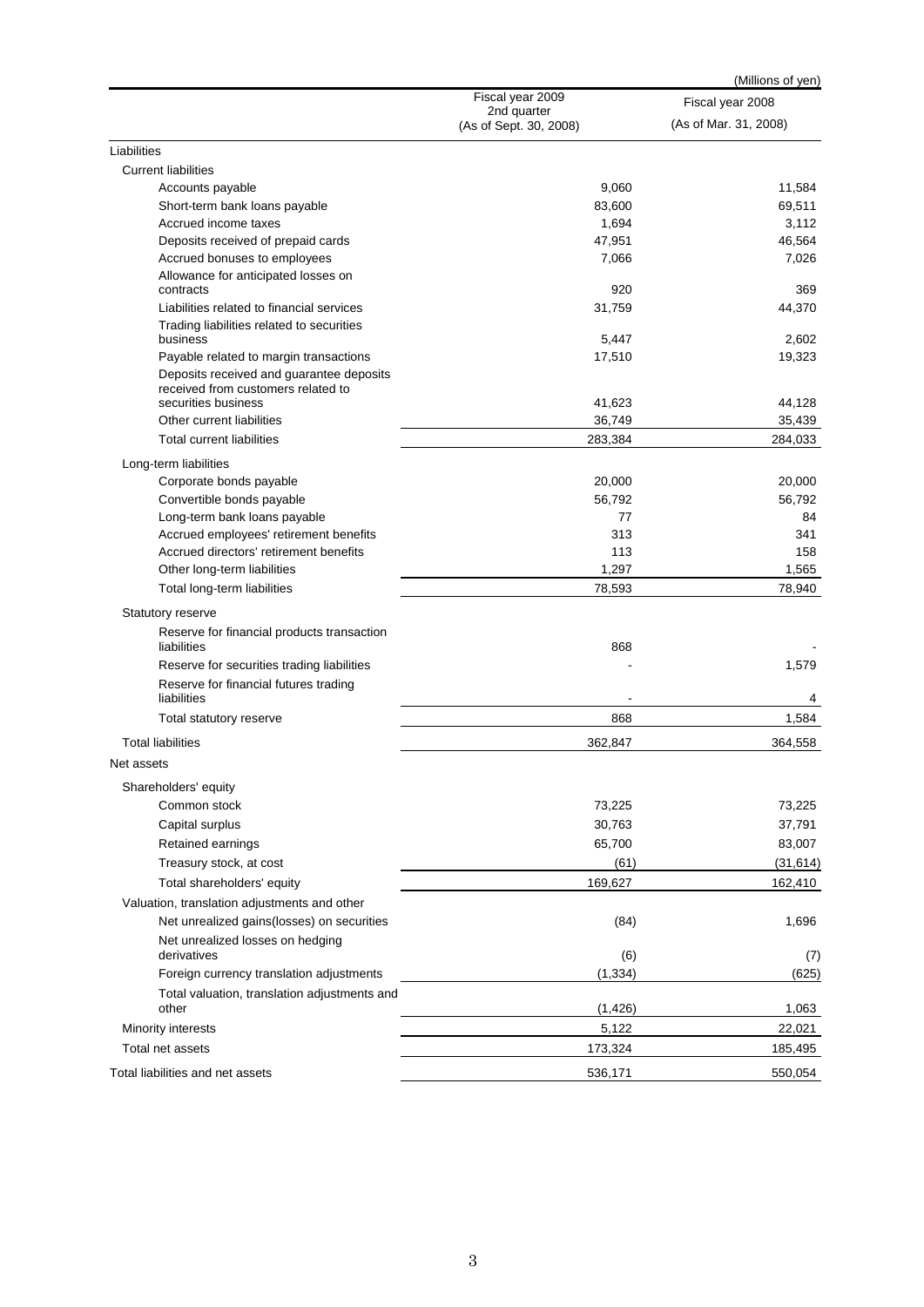## **Consolidated Statements of Income**

|                                                                    | For the six months   |
|--------------------------------------------------------------------|----------------------|
|                                                                    | ended Sept. 30, 2008 |
| Operating revenue                                                  | 102,869              |
| Operating costs                                                    | 84,240               |
| Gross profit                                                       | 18,629               |
| Selling, general and administrative expenses                       | 34,298               |
| Operating income                                                   | (15,668)             |
| Non-operating income                                               |                      |
| Interest income                                                    | 62                   |
| Dividend income                                                    | 287                  |
| Hoard profit of prepaid card                                       | 468                  |
| Others                                                             | 738                  |
| Total non-Operating expenses                                       | 1,557                |
| Non-operating expenses                                             |                      |
| Interest expenses                                                  | 9                    |
| Provision for accrued employees' retirement benefits               | 130                  |
| Others                                                             | 370                  |
| Total non-operating expenses                                       | 510                  |
| Ordinary income                                                    | (14, 621)            |
| Extraordinary gains                                                |                      |
| Gain from transfer of business                                     | 499                  |
| Reversal of reserve for financial products transaction liabilities | 715                  |
| Others                                                             | 276                  |
| Total extraordinary gains                                          | 1,490                |
| <b>Extraordinary losses</b>                                        |                      |
| Loss on impairment of fixed assets                                 | 1,922                |
| Loss on business restructuring                                     | 1,336                |
| Others                                                             | 1,180                |
| Total extraordinary losses                                         | 4,440                |
| Income before income taxes and minority interests                  | (17, 571)            |
| Income taxes : Current                                             | 1,469                |
| Income taxes : Refund                                              | (421)                |

Income taxes : Deferred (3,024)

Total income taxes (1,976)

Minority interests (77)

Net income (15,517)

(Millions of yen)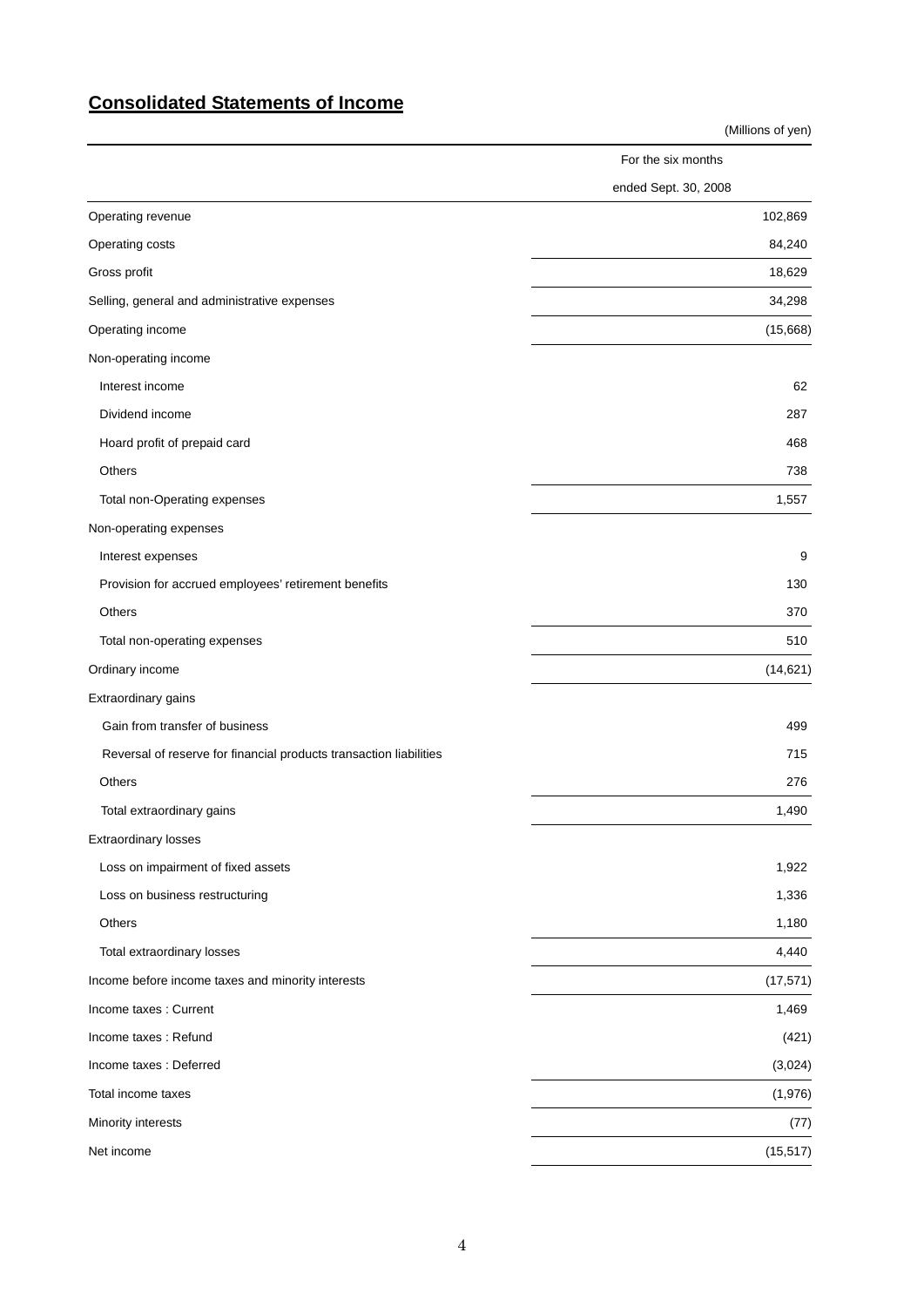# **Consolidated Statements of Cash Flows**

(Millions of yen)

|                                                                                         | For the six months   |           |
|-----------------------------------------------------------------------------------------|----------------------|-----------|
|                                                                                         | ended Sept. 30, 2008 |           |
| Cash flows from operating activities                                                    |                      |           |
| Income before income taxes and minority interests                                       |                      | (17, 571) |
| Depreciation                                                                            |                      | 3,282     |
| Loss on impairment of fixed assets                                                      |                      | 2,079     |
| Amortization of goodwill                                                                |                      | 550       |
| Increase (decrease) in allowances and decrease (increase) in prepaid pension costs      |                      | 552       |
| Increase (decrease) in reserve for financial products transaction liabilities           |                      | (715)     |
| Interest and dividend income                                                            |                      | (1, 219)  |
| Interest expenses                                                                       |                      | 842       |
| Decrease (increase) in accounts receivable                                              |                      | 4,734     |
| Decrease (increase) in inventories                                                      |                      | (2,024)   |
| Increase (decrease) in accounts payable                                                 |                      | (2,523)   |
| Increase (decrease) in deposits received of prepaid cards                               |                      | 1,386     |
| Decrease (increase) in venture capital investments                                      |                      | (617)     |
| Decrease (increase) in investments related to financial services                        |                      | (738)     |
| Decrease (increase) in liabilities related to financial services                        |                      | (12, 611) |
| Decrease (increase) in cash segregated as deposits related to securities business       |                      | 1,734     |
| Decrease (increase) in trading assets related to securities business                    |                      | (4,834)   |
| Decrease (Increase) in receivables related to margin transaction                        |                      | 10,142    |
| Decrease (Increase) in loan secured by securities                                       |                      | (2,806)   |
| Increase (decrease) in trading liabilities related to securities business               |                      | 2,845     |
| Increase (decrease) in payables related to margin transactions                          |                      | (1, 813)  |
| Increase (decrease) in deposits received and guarantee deposits received from customers |                      |           |
| related to securities business                                                          |                      | (2,504)   |
| Other, net                                                                              |                      | (5, 131)  |
| Subtotal                                                                                |                      | (26, 962) |
| Interest and dividends income received                                                  |                      | 1,264     |
| Interest expenses paid                                                                  |                      | (725)     |
| Income taxes paid                                                                       |                      | 1,185     |
| Net cash provided by (used in) operating activities                                     |                      | (25, 237) |
| Cash flows from investing activities                                                    |                      |           |
| Increase (decrease) in time deposit, net                                                |                      | 488       |
| Net proceeds from sales and purchases of marketable securities                          |                      | 1,870     |
| Purchase of property and equipment                                                      |                      | (3,034)   |
| Purchases of intangible assets                                                          |                      | (3,706)   |
| Purchases of investments in securities                                                  |                      | (6,925)   |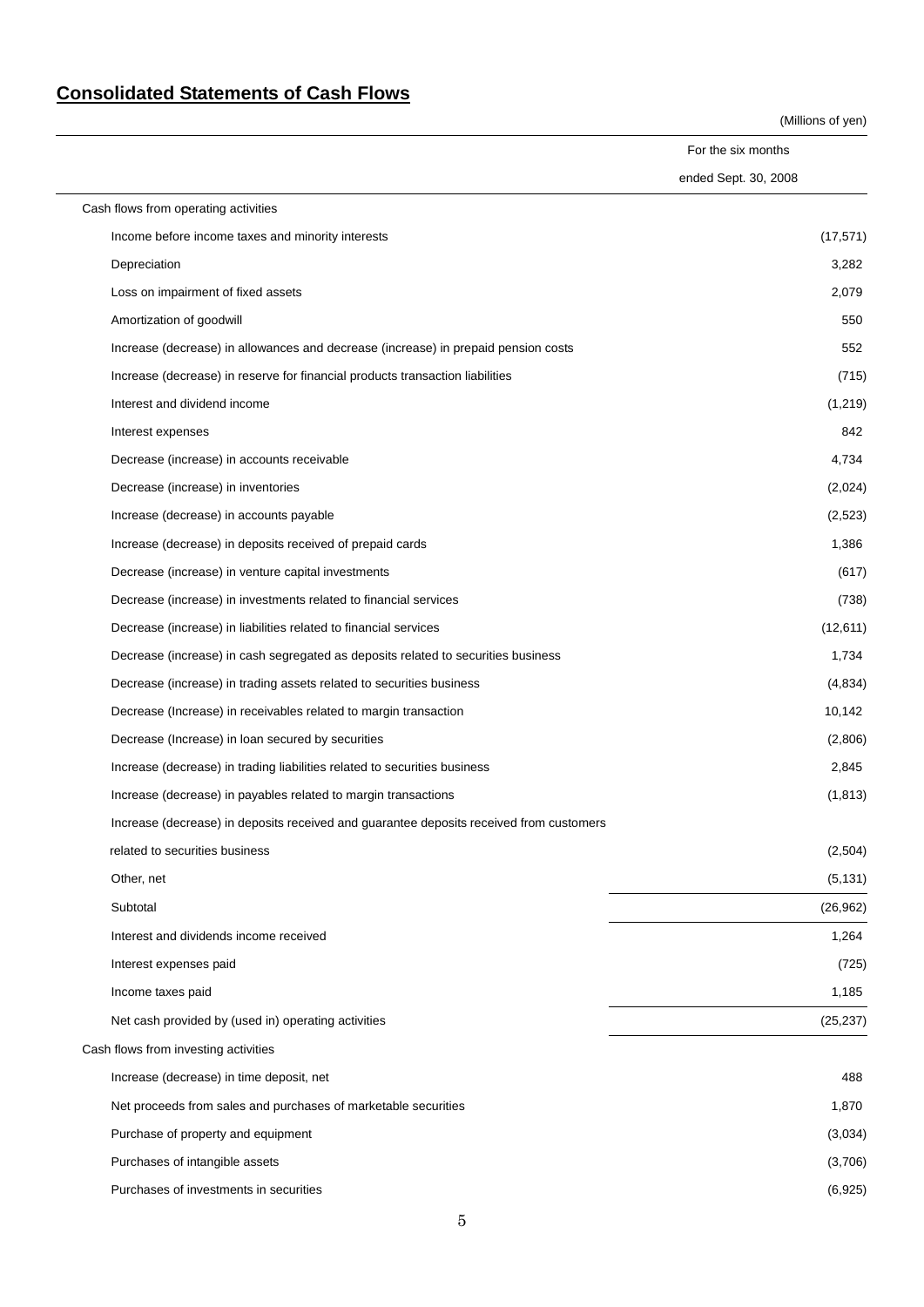| Proceeds from sales of investments in securities                       | 5,718     |
|------------------------------------------------------------------------|-----------|
| Other, net                                                             | 73        |
| Net cash provided by (used in) investing activities                    | (5, 515)  |
| Cash flows from financing activities                                   |           |
| Increase (decrease) in short-term bank loans and commercial paper, net | 19,030    |
| Cash dividends paid                                                    | (1,409)   |
| Other, net                                                             | 243       |
| Net cash provided by (used in) financing activities                    | 17,864    |
| Effect of exchange rate changes on cash and cash equivalents           | (24)      |
| Net increase (decrease) in cash and cash equivalents                   | (12, 912) |
| Cash and cash equivalents, at beginning                                | 59,200    |
| Cash and cash equivalents, at end                                      | 46,288    |